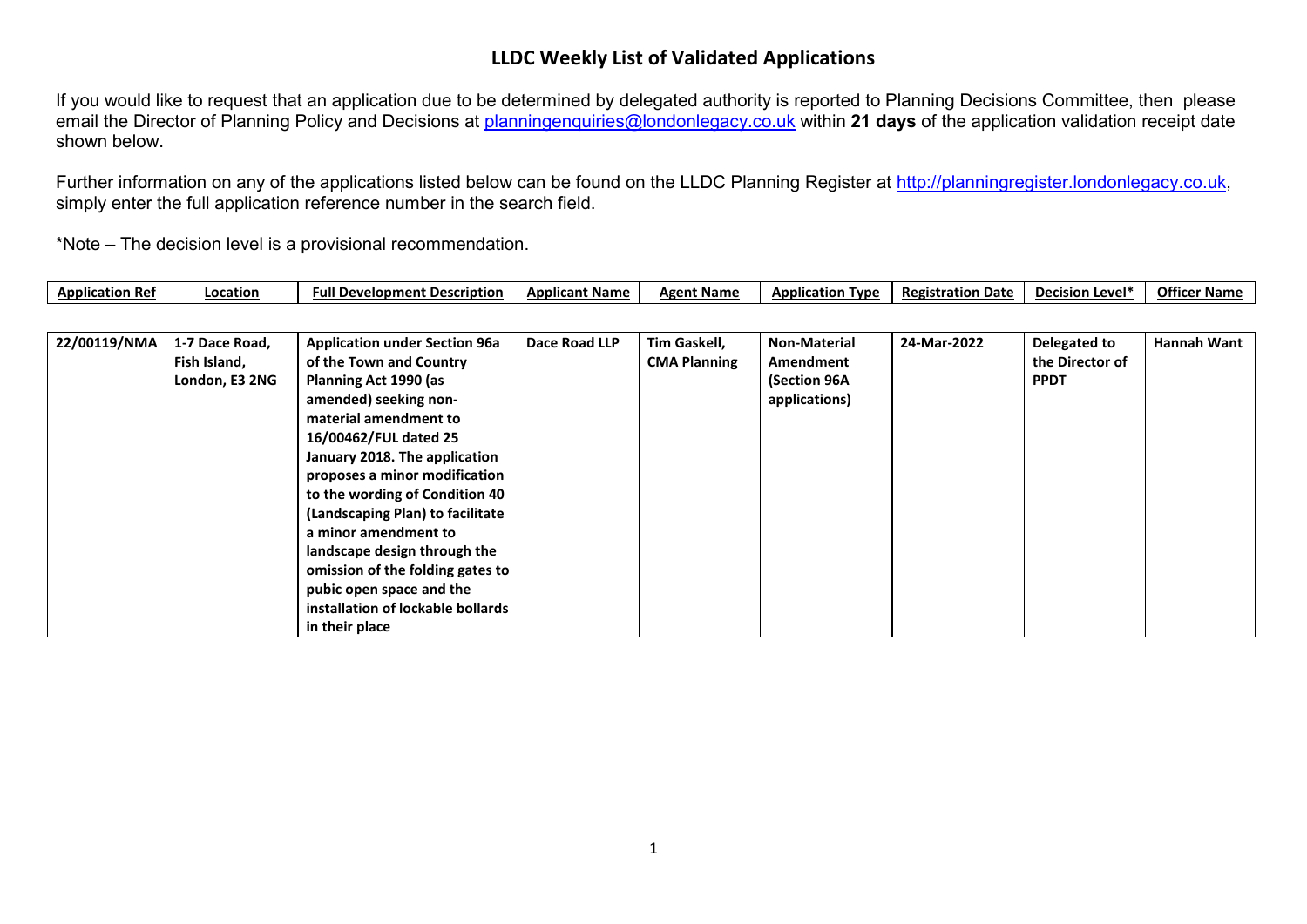If you would like to request that an application due to be determined by delegated authority is reported to Planning Decisions Committee, then please email the Director of Planning Policy and Decisions at [planningenquiries@londonlegacy.co.uk](mailto:planningenquiries@londonlegacy.co.uk) within **21 days** of the application validation receipt date shown below.

Further information on any of the applications listed below can be found on the LLDC Planning Register at [http://planningregister.londonlegacy.co.uk,](http://planningregister.londonlegacy.co.uk/) simply enter the full application reference number in the search field.

| <b>Application Ref</b> | Location                  | <b>Full Development Description</b>    | <b>Applicant Name</b> | <b>Agent Name</b>    | <b>Application Type</b> | <b>Registration Date</b> | Decision Level* | <b>Officer Name</b> |
|------------------------|---------------------------|----------------------------------------|-----------------------|----------------------|-------------------------|--------------------------|-----------------|---------------------|
|                        |                           |                                        |                       |                      |                         |                          |                 |                     |
| 22/00157/VAR           | <b>Stratford Station,</b> | <b>Application under Section 73 of</b> | <b>Transport for</b>  | Ian Gilbert, TfL -   | <b>Variation of</b>     | 19-Apr-2022              | Delegated to    | <b>Josh Hackner</b> |
|                        | <b>Station Street,</b>    | the Town and Country Planning          | London                | <b>Consents Team</b> | conditions              |                          | the Director of |                     |
|                        | Stratford,                | Act 1990 (as amended) to vary          |                       |                      | (Section 73             |                          | <b>PPDT</b>     |                     |
|                        | London, E15 1AZ           | planning condition of 2 (Works         |                       |                      | applications)           |                          |                 |                     |
|                        |                           | in accordance with approved            |                       |                      |                         |                          |                 |                     |
|                        |                           | details) planning permission           |                       |                      |                         |                          |                 |                     |
|                        |                           | 16/00065/FUL (as amended by            |                       |                      |                         |                          |                 |                     |
|                        |                           | 19/00352/NMA,                          |                       |                      |                         |                          |                 |                     |
|                        |                           | 19/00385/NMA and                       |                       |                      |                         |                          |                 |                     |
|                        |                           | 19/00387/NMA) dated 30th               |                       |                      |                         |                          |                 |                     |
|                        |                           | September 2016 for the                 |                       |                      |                         |                          |                 |                     |
|                        |                           | provision of a new south               |                       |                      |                         |                          |                 |                     |
|                        |                           | western entrance from                  |                       |                      |                         |                          |                 |                     |
|                        |                           | <b>Gibbons Road to Stratford</b>       |                       |                      |                         |                          |                 |                     |
|                        |                           | <b>Regional Station with 25.5sqm</b>   |                       |                      |                         |                          |                 |                     |
|                        |                           | of flexible retail floorspace          |                       |                      |                         |                          |                 |                     |
|                        |                           | (Use Class A1 or A5) plus              |                       |                      |                         |                          |                 |                     |
|                        |                           | associated cycle parking,              |                       |                      |                         |                          |                 |                     |
|                        |                           | signage and public realm               |                       |                      |                         |                          |                 |                     |
|                        |                           | improvements, including                |                       |                      |                         |                          |                 |                     |
|                        |                           | access enhancements and re-            |                       |                      |                         |                          |                 |                     |
|                        |                           | provision of staff car parking.        |                       |                      |                         |                          |                 |                     |
|                        |                           | The variation to Condition 2           |                       |                      |                         |                          |                 |                     |
|                        |                           | (approved drawings) seeks to           |                       |                      |                         |                          |                 |                     |
|                        |                           | make changes to the layout             |                       |                      |                         |                          |                 |                     |
|                        |                           | and design of the south-               |                       |                      |                         |                          |                 |                     |
|                        |                           | western entrance.                      |                       |                      |                         |                          |                 |                     |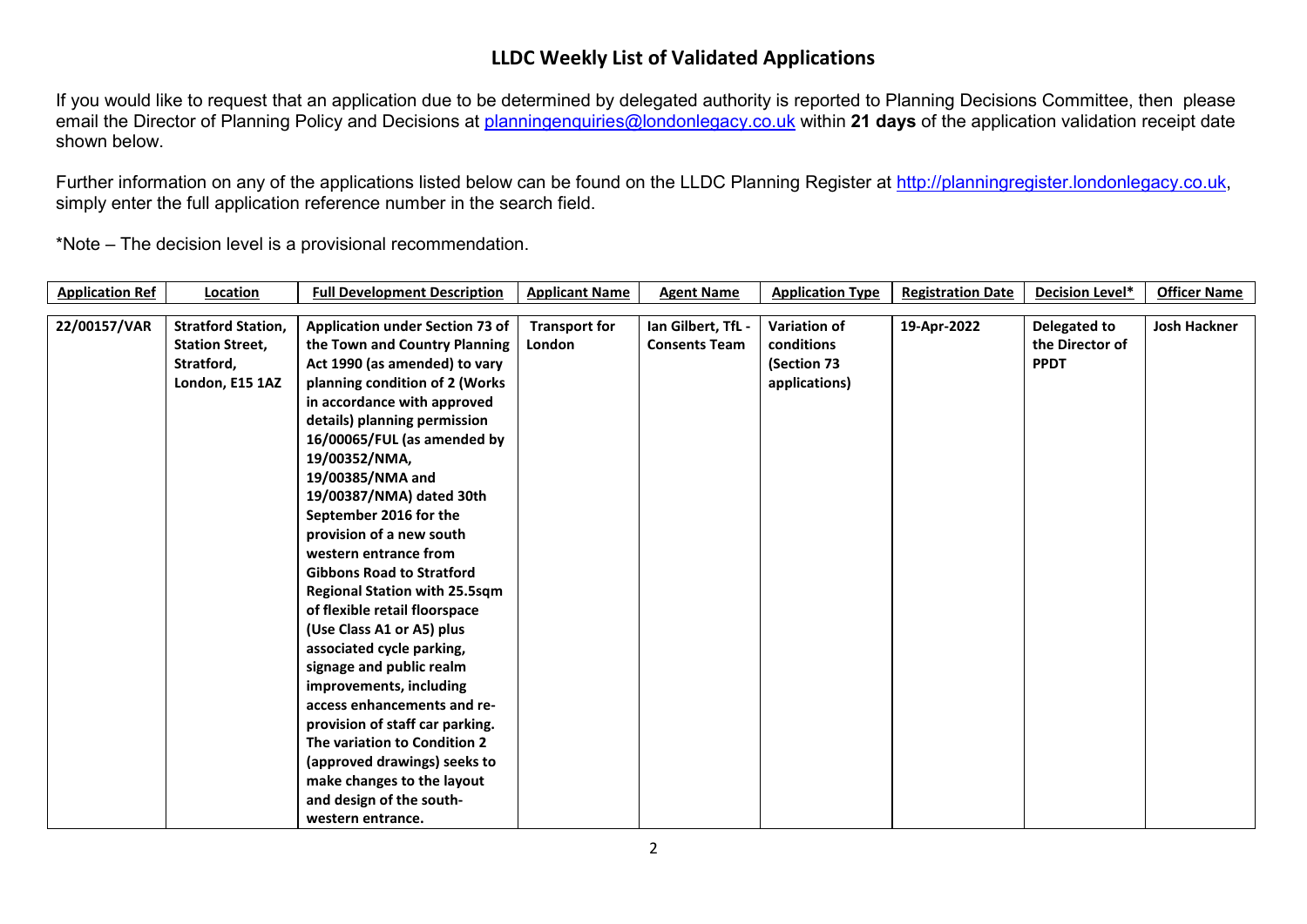If you would like to request that an application due to be determined by delegated authority is reported to Planning Decisions Committee, then please email the Director of Planning Policy and Decisions at [planningenquiries@londonlegacy.co.uk](mailto:planningenquiries@londonlegacy.co.uk) within **21 days** of the application validation receipt date shown below.

Further information on any of the applications listed below can be found on the LLDC Planning Register at [http://planningregister.londonlegacy.co.uk,](http://planningregister.londonlegacy.co.uk/) simply enter the full application reference number in the search field.

| <b>Application Ref</b> | Location                 | <b>Full Development Description</b>   | <b>Applicant Name</b> | <b>Agent Name</b>   | <b>Application Type</b> | <b>Registration Date</b> | Decision Level* | <b>Officer Name</b> |
|------------------------|--------------------------|---------------------------------------|-----------------------|---------------------|-------------------------|--------------------------|-----------------|---------------------|
|                        |                          |                                       |                       |                     |                         |                          |                 |                     |
| 22/00187/AOD           | 1-7 Dace Road,           | <b>Submission of details to</b>       | HG                    | <b>CMA Planning</b> | Approval of             | 29-Apr-2022              | Delegated to    | <b>Hannah Want</b>  |
|                        | Fish Island,             | partially discharge Condition         | <b>Construction</b>   |                     | details                 |                          | the Director of |                     |
|                        | London, E3 2NG           | 31 (Cycle Storage and Facilities)     | Ltd, c/o Agent        |                     | (conditions)            |                          | <b>PPDT</b>     |                     |
|                        |                          | of planning permission                |                       |                     |                         |                          |                 |                     |
|                        |                          | (16/00462/FUL) dated 25th             |                       |                     |                         |                          |                 |                     |
|                        |                          | January 2018, in so far as it         |                       |                     |                         |                          |                 |                     |
|                        |                          | relates to Block A                    |                       |                     |                         |                          |                 |                     |
| 22/00189/AOD           | Development              | <b>Submission of details reserved</b> | Aniara, c/o           | Quod                | <b>Approval of</b>      | 03-May-2022              | Delegated to    | Clayton             |
|                        | Parcel 8.3.2 of          | by Condition 18 (Ventilation          | Agent                 |                     | details                 |                          | the Director of | <b>Thomas</b>       |
|                        | the Legacy               | Details) of the PML Temporary         |                       |                     | (conditions)            |                          | <b>PPDT</b>     |                     |
|                        | <b>Communities</b>       | <b>Theatre Planning Permission</b>    |                       |                     |                         |                          |                 |                     |
|                        | Scheme (LCS),            | (19/00592/FUL) dated 10               |                       |                     |                         |                          |                 |                     |
|                        | located within           | September 2020, as amended            |                       |                     |                         |                          |                 |                     |
|                        | the Planning             | by (20/00473/NMA,                     |                       |                     |                         |                          |                 |                     |
|                        | <b>Delivery Zone 8</b>   | 21/00389/NMA and                      |                       |                     |                         |                          |                 |                     |
|                        | (PDZ8) site, at          | 22/00070/NMA)                         |                       |                     |                         |                          |                 |                     |
|                        | the junction of          |                                       |                       |                     |                         |                          |                 |                     |
|                        | <b>Barbers Road and</b>  |                                       |                       |                     |                         |                          |                 |                     |
|                        | <b>Pudding Mill Lane</b> |                                       |                       |                     |                         |                          |                 |                     |
| 22/00190/FUL           | Plot N20,                | <b>Full planning application for</b>  | <b>Hadley</b>         | Jeremy Castle,      | <b>Full planning</b>    | 04-May-2022              | Delegated to    | <b>Sara Dawes</b>   |
|                        | International            | temporary permission to               | <b>Stratford</b>      | <b>Deloitte LLP</b> | application             |                          | the Director of |                     |
|                        | <b>Quarter London</b>    | create a Community garden             | <b>Developments</b>   |                     |                         |                          | <b>PPDT</b>     |                     |
|                        | (IQL), North             | with a platform for hosting           | Limited, c/o          |                     |                         |                          |                 |                     |
|                        | <b>Celebration</b>       | events (Use Class sui generis /       | Agent                 |                     |                         |                          |                 |                     |
|                        | Avenue,                  | F2) at Zone 2 of IQL North.           |                       |                     |                         |                          |                 |                     |
|                        | <b>Stratford, London</b> |                                       |                       |                     |                         |                          |                 |                     |